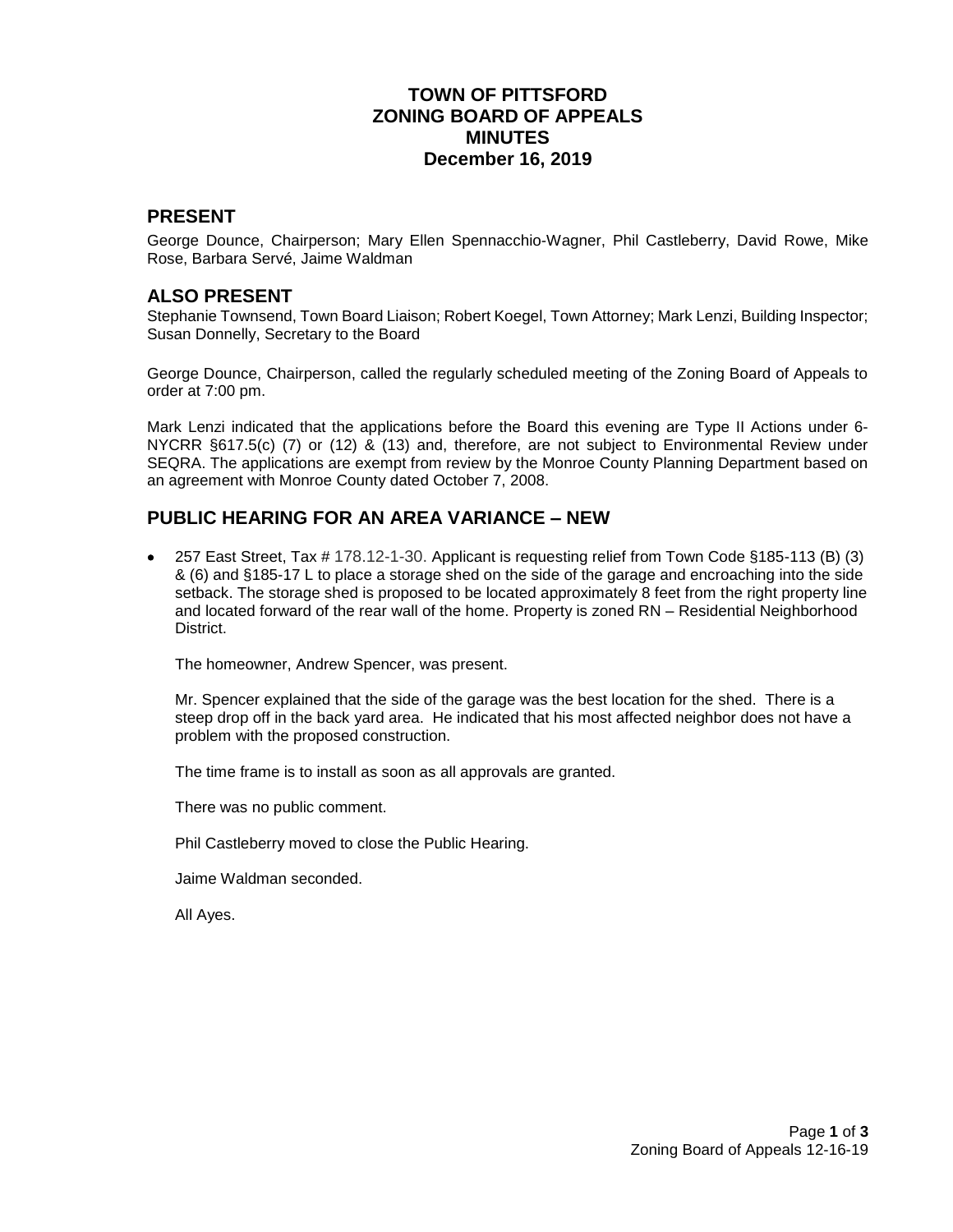$\bullet$  5 Winding Road, Tax # 151.14-1-81. Applicant is requesting relief from Town Code §185 – 17 (B) (1) for the construction of an addition extending beyond the building lines for a corner lot. The addition is proposed to be constructed with a 35 foot +- setback from Winding Road and a front setback of approximately 46 feet +- from French Road where code requires 50 feet. Property is zoned RN – Residential Neighborhood District.

David Waldarek, architect for the project, spoke on behalf of the homeowners.

The project is a small 14' x 24' addition which is as wide as the existing house.

The Board inquired whether the air conditioning unit that is presently on the side of the home where the addition will be will be maintained. The homeowner, Donna Trost, was present and stated that the air conditioning unit will be placed behind the home.

The neighbor at 46 French Road, Edward Mead was present, and indicated that he supported the project.

Barbara Servé moved to close the public hearing.

Mary Ellen Spennacchio-Wagner seconded.

All Ayes.

### **DECISION FOR 257 EAST AVENUE – AREA VARIANCE**

A written Resolution to grant the area variance for 257 East Avenue was moved by Mike Rose and seconded by Mary Ellen Spennacchio-Wagner. .

Chairman George Dounce called for a roll call vote.

| Michael Rose voted                      | Aye |
|-----------------------------------------|-----|
| Barbara Servé voted                     | Aye |
| Jaime Waldman voted                     | Aye |
| David Rowe voted                        | Aye |
| Mary Ellen Spennacchio-Wagner voted Aye |     |
| George Dounce voted                     | Aye |
| Phil Castleberry voted                  | Aye |
|                                         |     |

The approved Resolution contains the following Specific Conditions:

- 1. This variance is granted only for the plans submitted and prepared by the Applicant dated November 13, 2019.
- 2. All construction is to be completed by December 31, 2020.

### **DECISION FOR 5 WINDING ROAD – AREA VARIANCE**

A written Resolution to grant the area variance for 5 Winding Road was moved by Phil Castleberry and seconded by David Rowe. .

Chairman George Dounce called for a roll call vote.

| Michael Rose voted  | Ave |
|---------------------|-----|
| Barbara Servé voted | Ave |
| Jaime Waldman voted | Ave |
| David Rowe voted    | Ave |